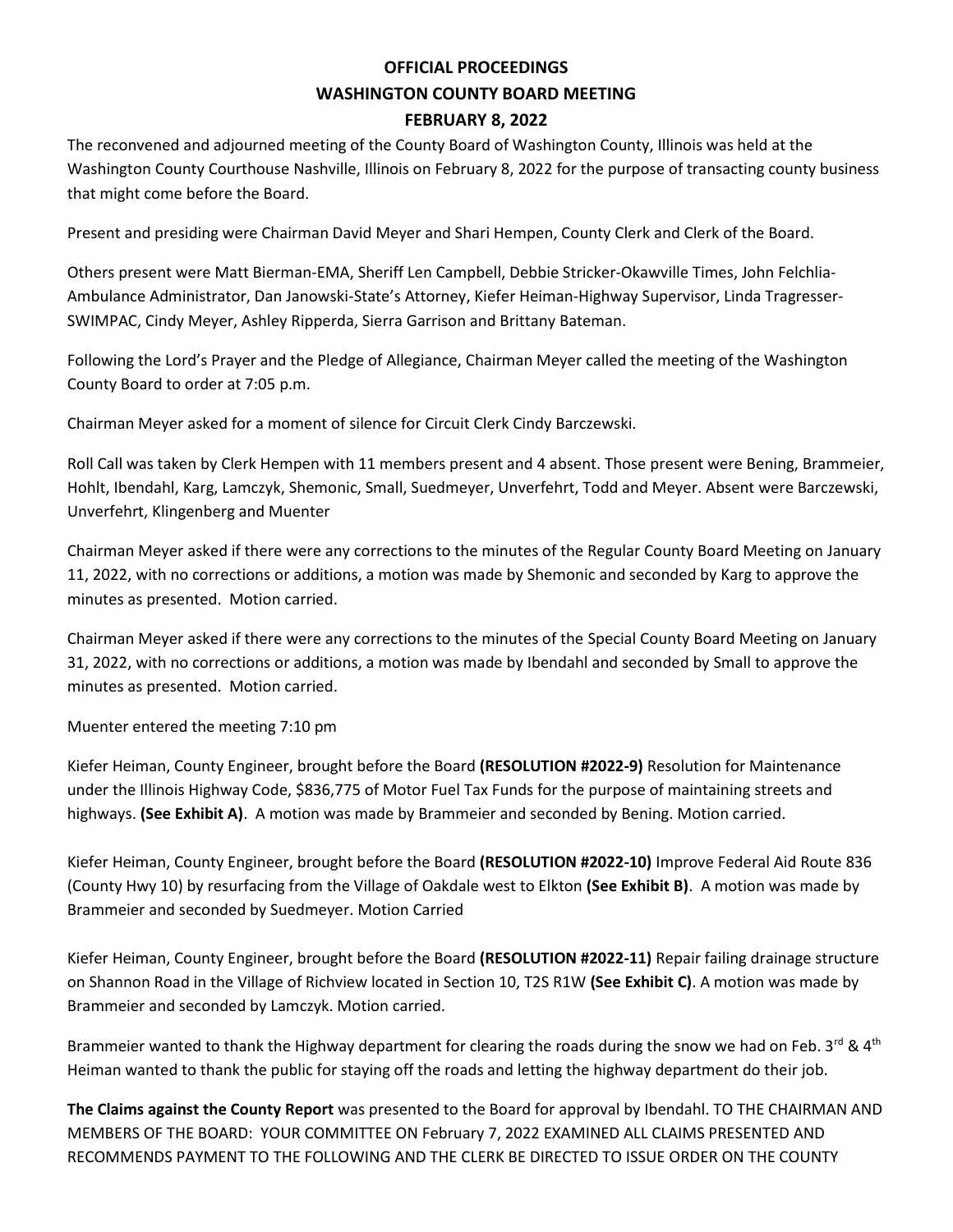TREASURER TO THE CLAIMANTS FOR THE AMOUNTS ALLOWED. **(See Exhibit D)** Ibendahl stated that there were a lot of high ticket bills for this month. A motion was made by Ibendahl and seconded by Hohlt to accept the report as presented. Roll call vote was taken with 12 ayes and 0 nays. Motion carried.

A motion was made by Ibendahl and seconded by Karg to make restitution to the County Board's Per Diems. Motion carried.

**The State's Attorney Monthly Report** Janowski appeared before the Board to present his monthly report for approval. **(See Exhibit E)** A motion was made by Hohlt and seconded by Shemonic to accept the report as presented. Motion carried.

**The County Clerk and Recorder's Monthly Report** Clerk Hempen presented her report to the Board for approval. **(See Exhibit F)** A motion was made by Bening and seconded by Muenter to approve the report as presented. Motion carried.

Clerk Hempen Informed the County Board that her office was in the process of mailing out all registered voters in Washington County new voting cards by the end of February.

**Resolution #2022-12** Chairman be authorized to execute a Deed of Conveyance of the County's Interest (Permanent Parcel #01-14-22-486-005) **(See Exhibit G)**

**Resolution #2022-13** Chairman be authorized to execute a Deed of Conveyance of the County's Interest (Permanent Parcel #16-05-11-100-007, 008, 009) **(See Exhibit H)**

A motion was made by Suedmeyer and seconded by Small to authorize Chairman Meyer to execute the deeds for all 2 resolutions. Motion carried.

**The Sheriff's Monthly Report** Sheriff Campbell presented his report to the Board for approval **(See Exhibit** I**).** Campbell wanted to thank the board again for getting/finding a way to make the dispatcher's salaries competitive, because of this we have 9 dispatchers 5 full time and 4 part time. Campbell handed out to the board members a dated legal opinion from the Illinois Sheriff's Association attorney from 2020 **(Exhibit J)**. He said it is still valid. He told the board members he thinks they are moving a foot with this combined committee of 911 and communication, to not only help with creating a training manual but, to hire a person to be administrator or supervisor over the dispatchers. "As the Sheriff I am here to say, this is an elected office in my opinion the chairs of those committees are over stepping boundaries. Last month at the regular meeting Mr. Shemonic made a motion to go forward with the training manual and he add the word supervisor which I did not hear during committee meetings, so that was added wittingly or unwittingly. It's been past practice in the legal opinion that the Sheriff has the authority to hire, discipline, discharge dispatchers or what not. Also in that legal opinion they talk about 911, the Sheriff does not have control over 911. 911 does not have control over the Sheriff's office". Campbell said that the 1 page turned out to be 2 page report by Ryan Wiedwilt and Janessa Rhymer had some very good ideas in it, he agrees there needs to be a training manual. He does not have anyone as a trainer that he can pull away from dispatch, until he is fully staffed. It takes time to get trained. Sheriff Campbell stated he is going to protect the authority of the Sheriff's Office not only for his term, but for the future Sheriffs, that is why he has brought this to the board. Meyer asked if there were any questions. Karg asked the Sheriff, "you say we have 9 dispatchers, how many do you want"? Sheriff Campbell said he would like 9 full time dispatchers so he could have double coverage so the calls do not have to roll over to the ambulance department.

A motion was made by Karg and seconded by Brammeier to approve the report as presented. Motion carried.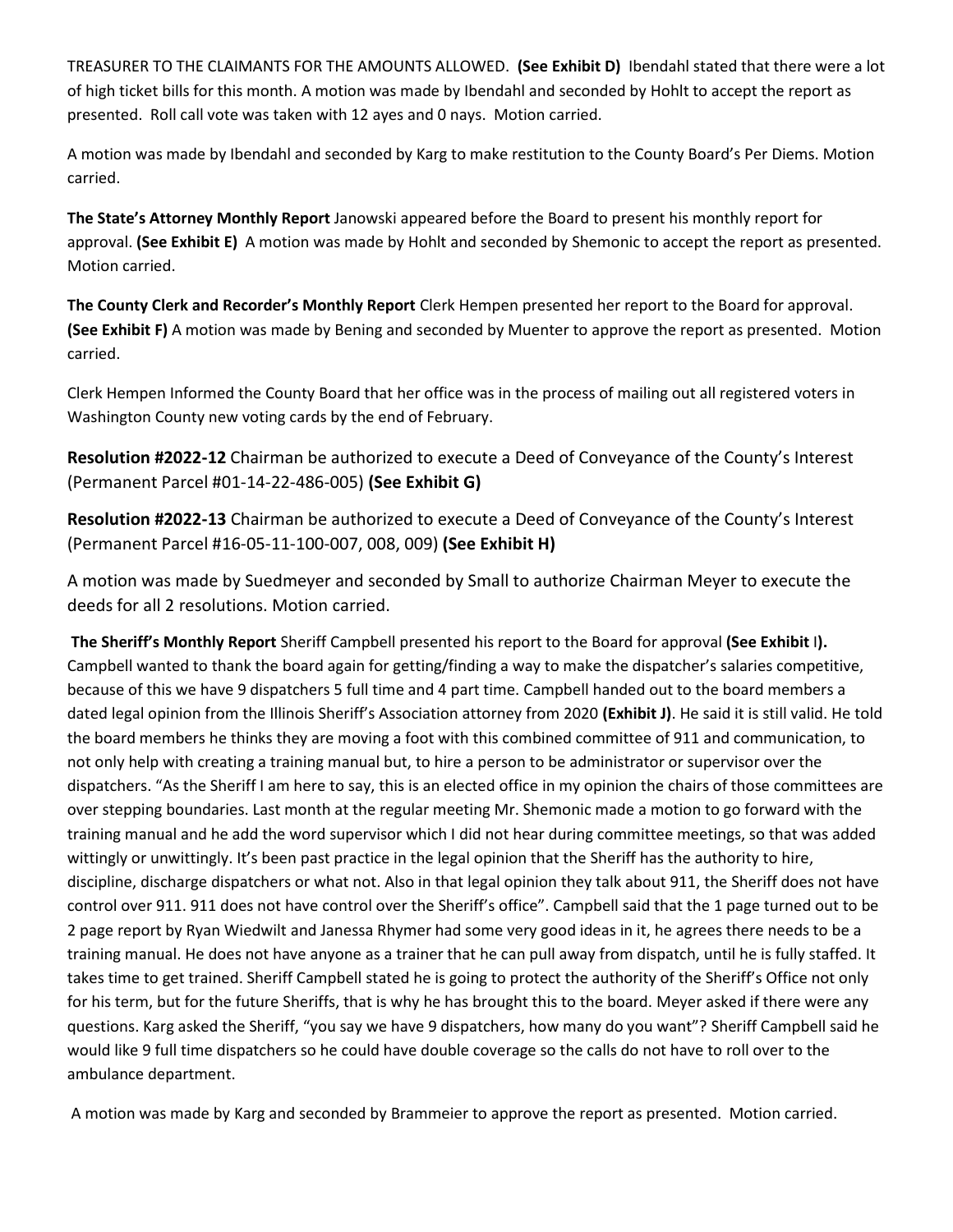**The Emergency Ambulance and Rescue Service Monthly Report** was presented to the Board for approval. **(See Exhibit K**) A motion was made by Hohlt and seconded by Muenter to approve the report as presented. Motion carried.

**The Treasurer's Monthly Cash Flow Statement and Budgetary status Reports for Period ending 1/31/2022 (See Exhibits L & M).** A motion was made by Suedmeyer and seconded by Small to accept the report as presented subject to audit review. Motion carried.

**Zoning Request #Z001-22-** Ryan Zinck zoning map amendment changing the Zone District Classification on 2.5 of 5 acres. **(See Exhibit N)** A motion was made by Lamczyk and seconded by Shemonic to grant the request as presented. Roll call vote was taken with 12 ayes and 0 nays. Motion carried.

The Washington County Coroner's 2021 Annual Report **(See Exhibit O)** was presented to the Board. Motion was made by Suedmeyer and seconded by Small to approve the report as presented. Motion carried.

At this time, Chairman Meyer called for committee reports.

**Ambulance**- 3 meetings.

**Animal Control-** No meeting

**Cemetery**- No meeting. Todd said he has had phone discussions with the Village President concerning the Grand Point Cemetery mowing fees.

**Claims against the County**- 1 meeting

**Communications/Drug Task**- No Meeting

**County Buildings-** 2 meetings.

**County Health Department**- No meeting

**Education**- No meeting

**Enterprise Zone (Nashville)** - No meeting

**Enterprise Zone (Centralia)** - No meeting

**Environmental, EMA & Zoning**- No meeting

**Finance, Claims & Economic Development-** 1 meeting

**Insurance**- No meeting

**Legislative-** No meeting

**Personnel, Policy & Appointments:** 1 meeting. To set elected officials salaries and Washington County Hospital Board appointment.

Chairman Meyer stated that Barczewski did an outstanding job as Circuit Clerk and there will be big shoes to fill with that appointment. State's Attorney Dan Janowski told the board that Barczewski got things done and they were done right, she would stay at work as long as it took to get things done and she will be missed.